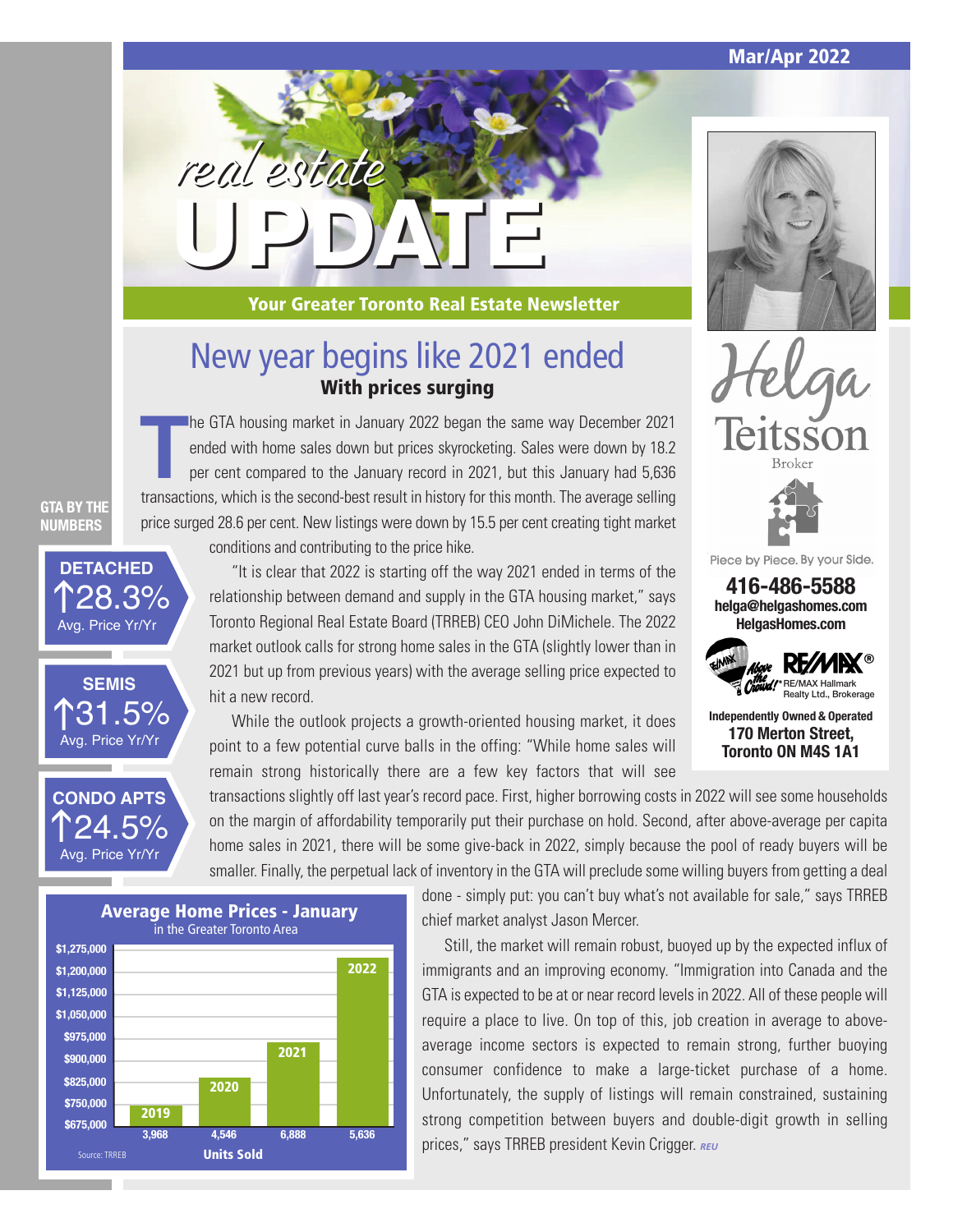### Monthly stats

January average price by area



# Aging-in-place

# Boomers contributing **To low housing inventory**

**T** here are currently fewer properties listed for sale in Canada than at any point on record, according to Shaun Cathcart, senior economist at the Canadian Real Estate Association in a recent press release. One reason for this low inventory and sky-high house prices is that baby boomers are staying in their homes in higher numbers than ever before.

Last year, the City of Toronto issued a planning bulletin



stating that the city's housing problems would be eased if baby boomers started to downsize or move to traditional retirement places. The bulletin explained, "Older generations' housing stock could accommodate an additional 207,240 persons by 2051 due to turnover to younger, larger households. One-quarter of Toronto's forecasted population growth to 2051 could be accommodated in the existing housing stock due to turnover."

There are many reasons boomers look to "aging-inplace" as a preferred option. People are living longer; older people are in better health and able to handle (or outsource) home maintenance.

In addition, there has been a shift in how older Canadians view real estate. Veteran mortgage broker Ron Butler has observed more "accumulation." That means that households aren't just paying off their mortgages, but adding more mortgages to fund additional real estate holdings. Instead of selling their homes and downsizing or moving to retirement homes, boomers are staying in their homes and joining the ranks of real estate investors and that means buying but not selling. **REU** 

# **Mortgages**

## With rate hikes coming **Should you switch to fixed rate?**

**I** n January, the Bank of Canada (BoC) decided to keep its overnight rate steady at 0.25 per cent, for now. The BoC deferred its first rate hike until its March 2 or April 13 meeting. So, if you have a variable mortgage, you are assured the rate won't change for another 35 to 77 days.

But then what? Bank of Canada Governor Tiff Macklem warns mortgagors to expect "a number" of rate hikes throughout 2022 because inflation is "uncomfortably high." Inflation in Canada reached a 30-year high in December and market experts are predicting as many as five rate increases in 2022. The question for a variable rate mortgagor is: should you switch and become a fixed-rate mortgagor?

The obvious appeal of a variable-rate loan is that it's considerably lower than a fixed-rate one. Most mortgage

brokers are pro-variable, despite the rate risk ahead. Their position is that although rates will inevitably rise, they will not soar. Furthermore, variable-rate prepayment penalties are lower and a mortgagor's average rate over a five-year period should be better in a variable mortgage. Brokers advise variable-rate borrowers to hang tough. Since the spread between variable and fixed rates is so large, people can withstand many prime rate increases before they may be worse off.

Nobody can predict for certain exactly what rate hikes are coming down the pike, but if the thought of rising monthly mortgage payments is giving you insomnia, you should perhaps consider locking in. **REU**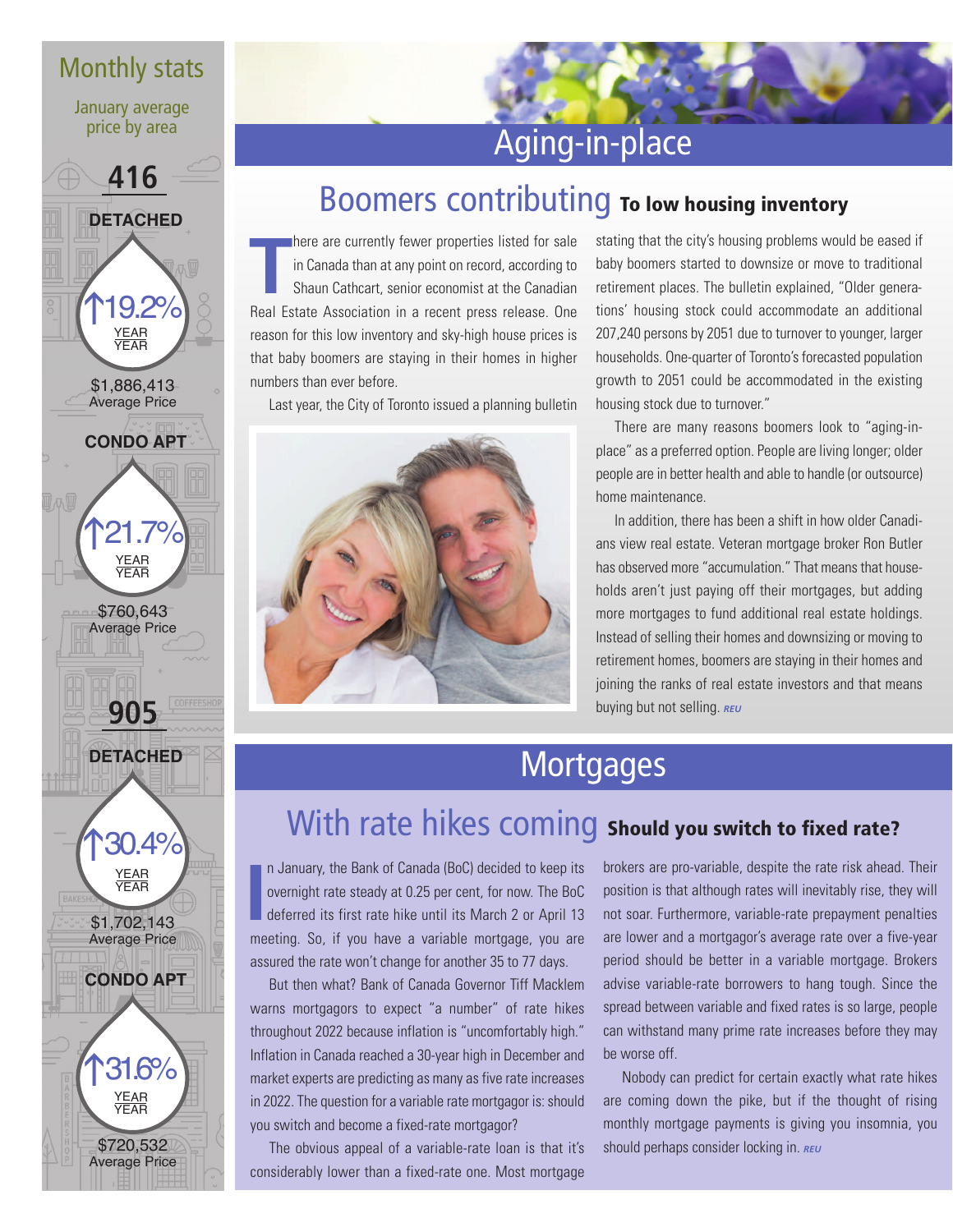# Condo update

### Tight condo market **Accelerates price growth**

**T** he supply of condo listings in the GTA remain constrained, sustaining strong competition between buyers resulting in double digit price growth. While average selling price of a condo in the City rose to \$760,643, up an impressive 21.7 per cent year-over-year, it surged 31.6 per cent in the 905 suburbs to \$720,532.

Lack of supply has dogged the condo market throughout 2021. In fact, condo buyers experienced some of the tightest

market conditions in 20 years, notes Toronto Regional Real Estate Board (TRREB). New listings in Q4 2021 were down almost 29 per cent in comparison to Q4 2020.

Despite a lull in the condo market shortly after the pandemic hit, industry experts predicted that a rise in prices would come. And so it did. Experts are now predicting that this growth will continue into 2022.

So, what's driving this condo price juggernaut? It's a combination of ground-level housing prices reaching

astonishing heights and a slowdown in the pre-construction condo market. "The pre-construction market continues to show below historical average levels of supply," says Pauline Lierman, vice-president of market research with Zonda.

With the condo market already on a steep upward trajectory in terms of price, the immigration influx expected to commence this year is bound to put the condo market on steroids. Statistics Canada points out that immigrants tend to live in large urban centres, like Toronto, and projects the arrival of over one million international students in 2022, all these newcomers will need a place to live.

With the tight condo market, rental prices have also surged. According to TRREB, the average one-bedroom condo rent was \$2,099 in Q4 2021, up 13.7 per cent compared to



the same period in 2020, while the average two-bedroom rent jumped 12.6 per cent to \$2,763. "Demand will increase as both immigration and temporary migration into the GTA picks up over the next year. In the absence of a marked increase in the supply of rental units, expect average rents to trend further upward in 2022," says Mercer. REU





### **On the internet**

#### **rom.ON.ca**

Great Whales exhibition compares three unique giant whales, from their size and diet to their intelligence and evolution. Until Jun 26.

#### **twoSPOONS.ca**

Healthy, easy, and delicious vegan recipes worth sharing whether you're entirely plantbased, or looking for more plant-based recipes to incorporate into your diet.

#### **mint.COM**

Mint makes staying on top of your finances a cinch. Be the master of your money so you can get more out of life.

#### **taxTIPS.ca**

Canadian income tax, financial investment and real estate information for individuals and businesses.

*These sites are believed to be reliable but their accuracy cannot be guaranteed.* 

### **Mortgages**

#### **At February 8, 2022**

*Mortgage rates are negotiable with individual lenders. Rates are subject to change without notice. OAC E&OE*

| Prime 2.45%     |  |  |  |
|-----------------|--|--|--|
| Variable  1.39% |  |  |  |
| 1-year 2.44%    |  |  |  |
| 2-year 2.59%    |  |  |  |
| 3-year 2.89%    |  |  |  |
| 4-year 3.09%    |  |  |  |
| 5-year 2.94%    |  |  |  |